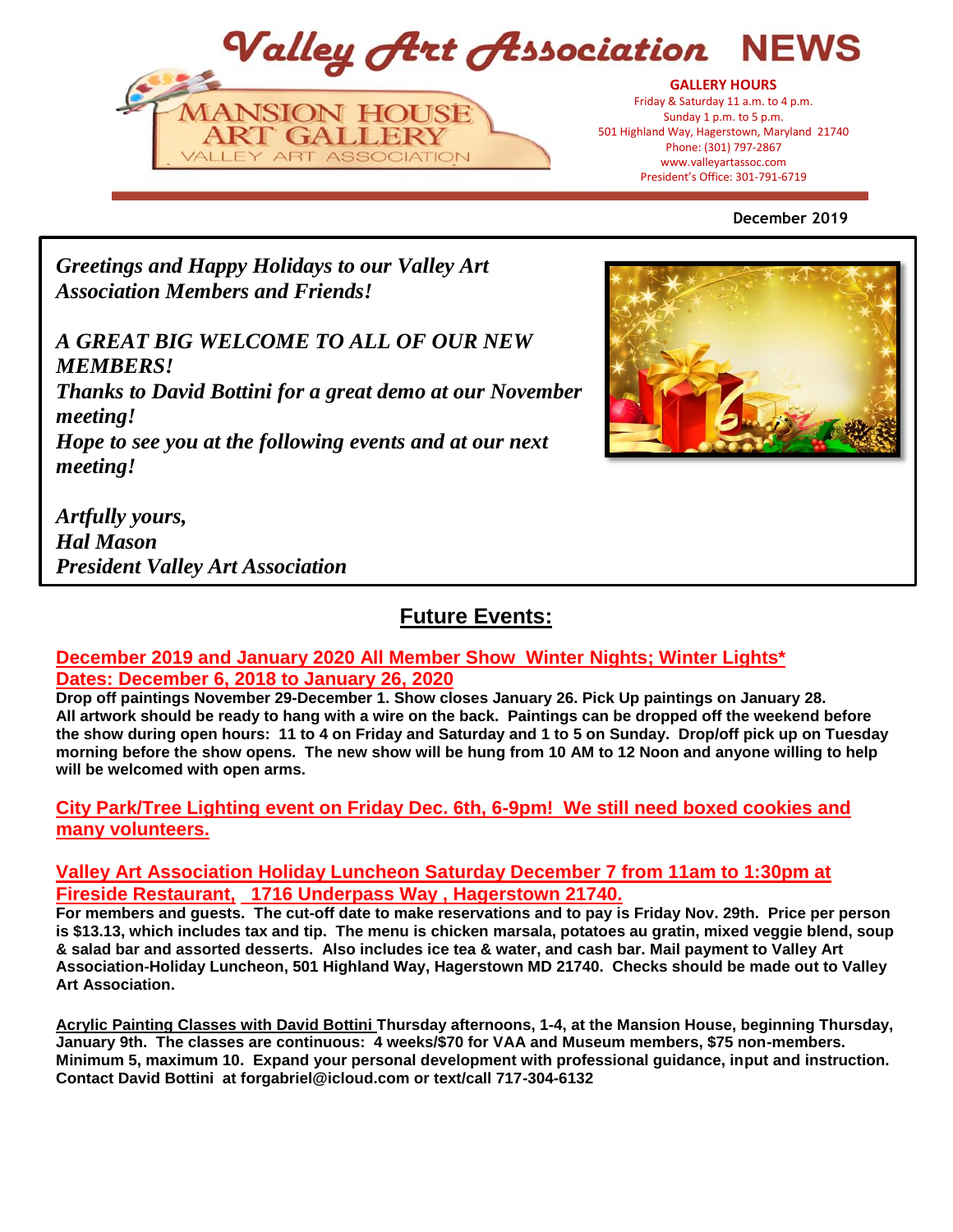### **Figure-Drawing at the Mansion House in December**

**The December 2 and 9 long pose sessions have been canceled due to illness in the model's family, and by general agreement with the figure group. The next session is on Monday, December 16, 10-1. Normal schedule will resume after Christmas on January 6. For January through March schedule, contact Elaine Wolfe [valleyartinfo@gmail.com/304-754-5116.](mailto:valleyartinfo@gmail.com/304-754-5116)**

**Nicole Troup - Child Portrait and Gold Metal Leaf Workshop - January 20th - one space left! 7-hour portrait workshop with Nicole Troup, with the emphasis being child portraiture utilizing Golden Open Acrylics and the application of gold metal or silver leaf. The cost is \$80 for VAA/Museum members, and \$90 for non-members. Contact Elaine Wolfe at valleyartinfo@gmail.com /304-754-5116.**

### **Painting Groups at the Mansion House.**

**Tuesday: 10am to 3--ish Call Donna Mason 301-791-6719**

**Wednesday: 10am to 1pm. Bring your paints, any medium, then join us for lunch at a local restaurant. For more information call Ruth Peyton at 301-223-8688 or Audrey Mentzer at 301-739-8112.**

### **Oil and Acrylic Art Classes with Marjorie Tressler**

**Marjorie Tressler will now be teaching 2 classes, both in oil and acrylic at the Mansion House. Continuing: the 1st and 3rd Wednesday evenings 6:30-8:30pm, NEW CLASS: MONDAY AFTERNOON 1-4PM starting January 6th 2020. Both classes are for the novice to the advanced painters who want to learn how to improve their painting and drawing skills covering portrait, still life and landscape. \$65.00 for six classes continuous: for more information please contact : marjorietressler@comcast.net or 717-762-6791.**

# **MEMBERS OUTSIDE ACTIVITIES**

**The following section of this newsletter includes activities that our busy members are involved in. Please pay special attention to this section and hopefully you will be able to attend or take part in some of these events.**

#### **Virginia Hair - A Sixty Year Retrospective: This will be an exceptional show!**

**Solo exhibition January 7 - February 16, 2020, reception on Saturday, February 8, 2 - 4pm (rain, snow or shine). Burgin Center for the Arts, Cofrin Gallery, The Mercersburg Academy, 300 E. Seminary Street, Mercersburg, PA.**

#### **Acrylic Painting Workshop David Bottini at the Washington County Museum of Fine Art:**

**Thursday, Dec. 19, 10 AM – 2:30 PM | \$45 for WCMFA Members, \$50 for the public To Register: Contact Jillian MacMaster, Education & Marketing Associate, Washington County Museum of Fine Arts, 301-739-5727 x124**

#### **Miniature Art 2019 Annual Exhibition**

**Best of Show \$300, 3 Merit Awards of \$100, and Honorable Mentions will be awarded by the judge. The exhibition runs from through December 18th. For details, go to councilfortharts.net, or email Chambersburgcfta@gmail.com or call 717-264-6883 at 81 N. Main St., Chambersburg, PA 17201. Note: Flyers for Fall Classes with the Council for the Arts in Chambersburg are available for pickup at the desk in the Mansion House.**

### **Artisans Connection**

**There will be NO Artisans Connection gathering the month of December. We are excited to announce that the Artisans Connection home gallery for our monthly gatherings is now in a new location! We will be gathering in the MUSIC MAKERS: a space located at 46 West Main Street, Waynesboro, PA, Our first gathering at the MUSIC MAKERS is scheduled for Monday, January 13, 2020 at 6:30 - 8:30. Of course we will continue to enjoy being hosted by other galleries/studios periodically and those visits will be preannounced. No costs or dues, For more information contact: marjorietressler@comcast.net or 717-762-6791.**

**4th Biennial Maryland Regional Juried Art Exhibition (BMRE) Presented by the University of Maryland Global Campus is from December 8, 2019 to March 15, 2020, at the UMGC Arts Gallery, Lower Level. Phillip Grove and David Bottini have had works selected for the exhibition. These are among 68 works chosen by jurors from artists in Maryland, Washington D.C. and Virginia. The UMGC Arts Gallery is open daily 9 AM to 9 PM. The reception is on Thursday, December 12, from 5 to 7 PM; RSVP by calling 301--985-7937 or visiting umgc.edu/artrsvp.**